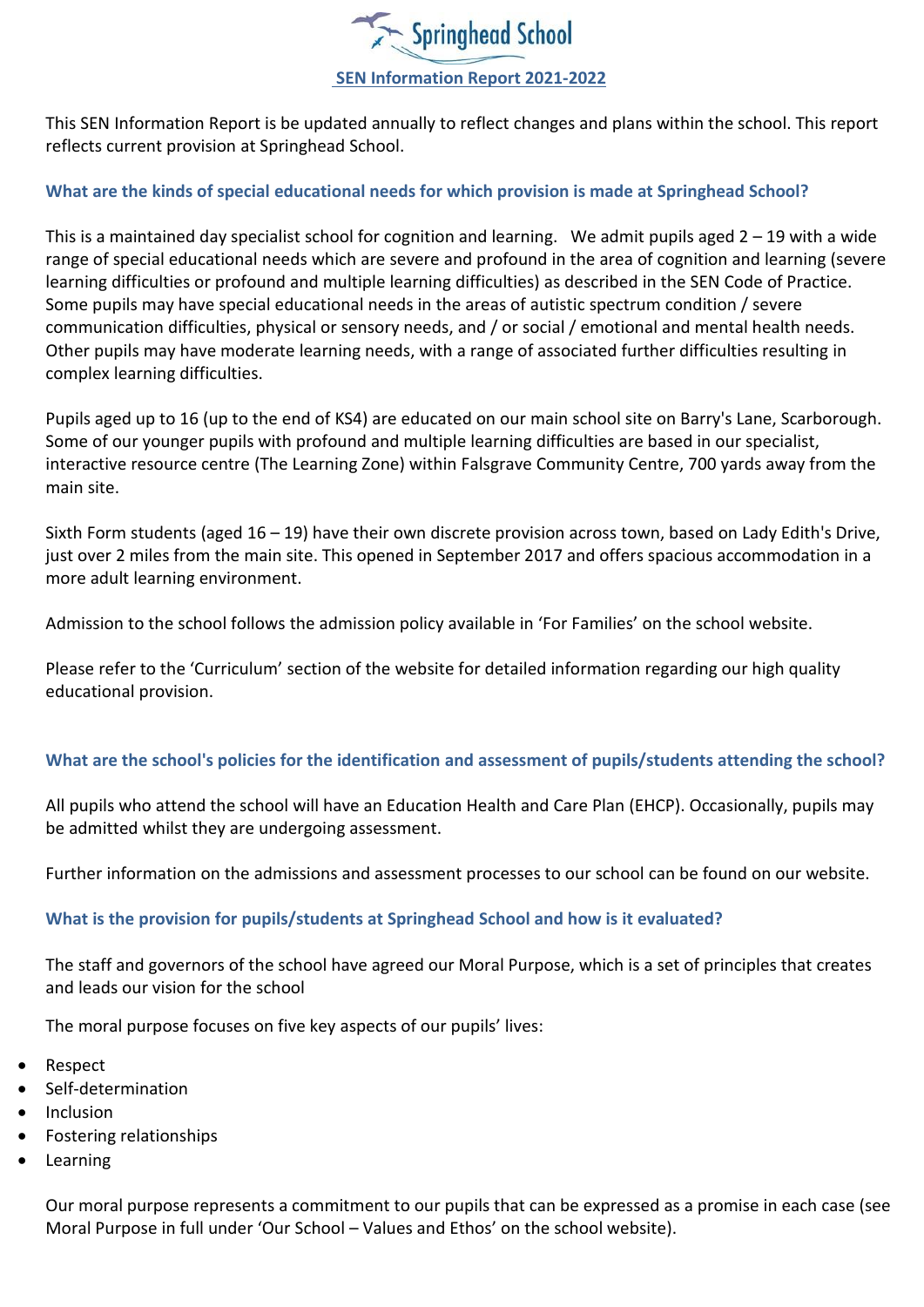Our mission statement is to provide an educational environment that enriches and enhances every child's learning and quality of life experiences, by breaking down barriers to learning and participation. This mission statement is underpinned by our aims and values – these define what we aim to achieve, and in what manner and are available

### **Our Aims**

Springhead School aims to offer a broad and balanced curriculum, which is highly personalised and responds to their changing needs. The staff and governors aim to holistically improve the children's life chances leading to an improved quality of life for all. In order to achieve this we aim:

- To provide the highest standards of teaching and learning, developing skills in paying attention, perceiving, thinking, remembering, imagining, generalising and developing communication, leading to more dynamic cognitive functions such as planning, problem-solving and questioning
- To have high expectations of pupils' work and behaviour, and to develop self-motivation through praise and encouragement.
- To support children in exercising their right to freedom of expression and opinion through all forms of communication, and to their access to information in accessible formats and appropriate technologies
- To guide and prepare pupils for each new phase of their life
- To develop and maintain a healthy lifestyle for every pupil
- For all pupils to participate equitably in every aspect of school life
- To promote an inclusive curriculum, ethos and learning environment for all pupils with whom we come into contact – including those at partnership mainstream schools
- To oppose racism, bias, stereotyping and all other forms of discrimination based on a person's class, ethnic origin, gender, age, nationality, language, religion, disability, sexuality, size or any other aspect linked to their self-worth, and to challenge discrimination wherever it is found.
- For all pupils, parents, staff, governors and other professionals attached to the school to feel that they have a voice and a view that is valued
- For the working surroundings to be of a high standard for pupils and staff, creating a happy, safe and supportive environment.

# **Our Values Statement**

The staff and governors of Springhead School feel that it is important that:

### **Our Pupils**

- Are respected, valued and listened to, and can develop positive relationships and their self-esteem.
- Feel part of a caring community, are safe and treated with confidentiality
- Take responsibility for their own actions and develop their awareness of those actions on others
- Are happy, purposeful, confident and independent
- Are able to achieve their own potential, having their achievements recognised and celebrated
- Are actively encouraged to contribute to their reviews and target planning, and whose opinions are used in shaping new provision and evaluating current practice
- Have access to a wide range of effective support and services

# **Our Staff**

- Are committed to the welfare and education of pupils at all times
- Support and motivate each other
- Are flexible, and able to work as part of a team valuing the principle of a whole school approach
- Communicate effectively
- Are perceptive to others' needs and concerns
- Work in partnership with parents, governors and other agencies
- Are committed to updating their skills, including through developing evidence-based practice (research)
- Are able to deliver an appropriate curriculum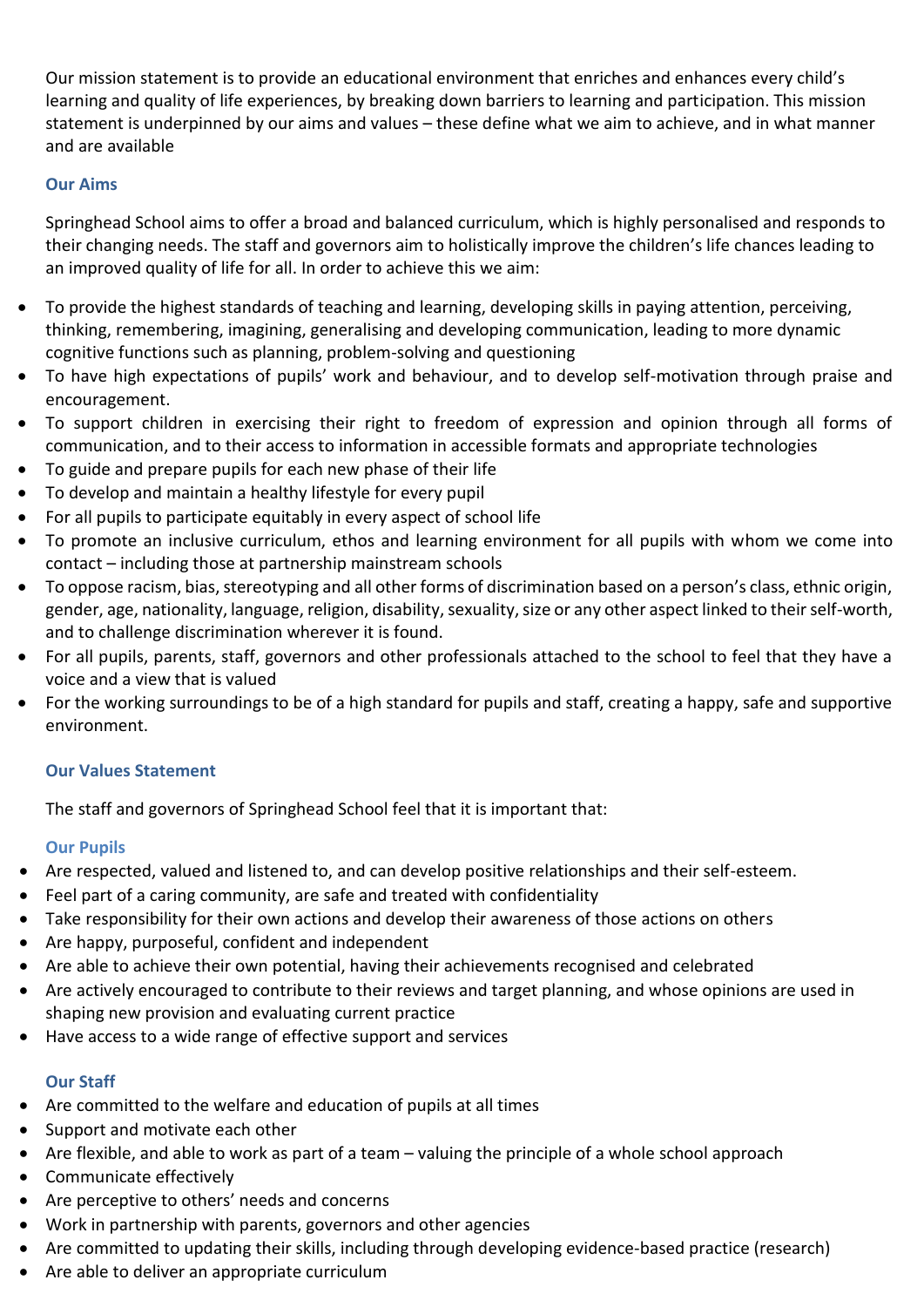#### **Our Governors**

- Work in partnership with all staff
- Are committed to undertaking appropriate training in order to fulfil their legal responsibilities
- Develop a high profile within the school, as well as being ambassadors of the community
- Are good communicators
- Through access to the daily life of the school, be reflective and supportive of all aspects
- Feel well informed and valued members of the school community

### **Our Families**

- Feel welcome
- Can be involved in the life of the school, and work in partnership on behalf of their son or daughter
- Have high expectations
- Can be helped to live 'ordinary' lives

### **Our Teaching**

- Is of a high standard, using a variety of methods and approaches, and is monitored regularly
- Takes place throughout the school day
- Is sharply focused, with ongoing assessment
- Is stimulating and interesting
- Conforms to statute and school policies
- Gives access to a range of age-appropriate learning opportunities
- Is relevant to the needs of each pupil
- Recognises and promotes achievements in all areas
- Promotes positive behaviour
- Is well planned and recorded
- Demonstrates high expectations of the pupils

Underpinning our vision and values, staff and governors, with the involvement of parents, have agreed firm policies through which we deliver constantly improving and developing learning opportunities, appropriate to the needs of each individual pupil.

### **Evaluating the effectiveness of our provision**

The school has a robust system of reviewing provision each term. The Governor School Evaluation Committee meets at least termly, and the full governing body receives regular reports on pupil achievement, behaviour and safety, leadership and management and the quality of teaching and learning. The headteacher discusses every individual pupil with class teachers twice a year in terms of their provision and progress. Additional funding such as the Pupil Premium Grant is identified and tracked to ensure the impact is effective. We have a School Development Plan which is reviewed and evaluated on an ongoing basis. The school was last inspected by Ofsted in March 2018 and was judged to be outstanding in every area.

### **The Curriculum**

Our curriculum at Springhead School is skill and context-based and encourages active engagement in learning. The curriculum focuses on developing the key skills of communication, cognition, independence, physical development and self-care, all transferrable skills that equip children and young people for life beyond school.

Our curriculum strives to be responsive to each learner, and build on individual strengths and interests. Throughout the school, a rolling plan is in place, which supports a balance of stimulating contexts for learning through different learning experiences, themes and subjects.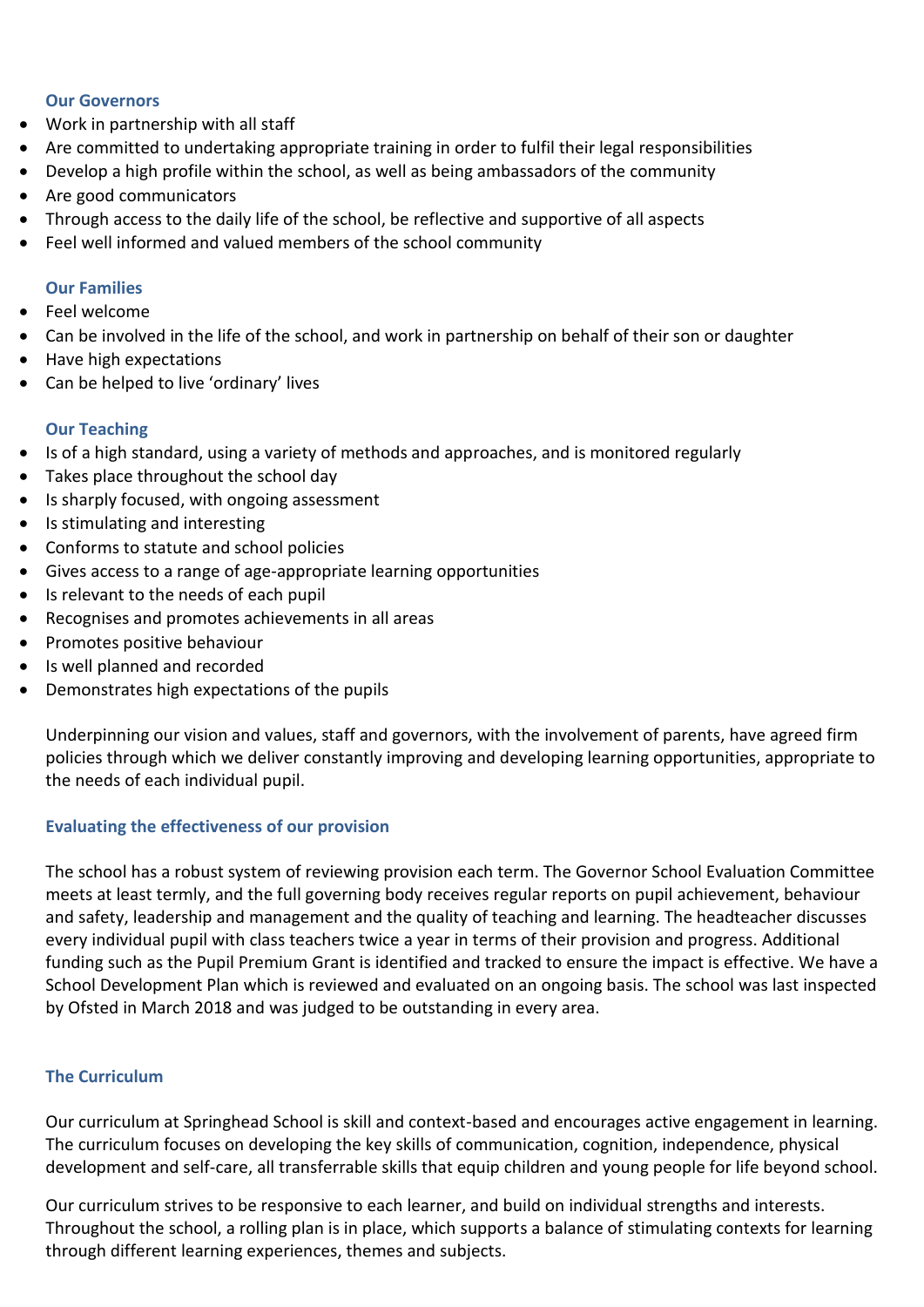#### **Our three core curricula**

- 1. Pupils with Profound and Multiple Learning Difficulties (PMLD) are provided with an informal curriculum which is specifically designed to meet their needs in connecting and responding.
- 2. Pupils with Severe Learning Difficulties (SLD) benefit from a semi-formal curriculum which promotes independence and life-skills, and is highly stimulating.
- 3. Pupils with Complex Moderate Learning Difficulties (CMLD) receive an adaptation of the National Curriculum which emphasises mastery and deeper learning.

In addition, children in the Early Years Foundation Stage follow the statutory EYFS curriculum. We are committed to offering our children and young people with the best opportunities. We aim to provide curricula opportunities which are meaningful, accessible, motivating, contextualised and appropriately challenging to maximise progress for each learner and take the learning opportunities across every aspect of the pupil's day.

At Springhead School we ensure that the emphasis on Communication and Literacy across the Curriculum is informed and effective. We use a range of augmentative or alternative strategies to promote the ability of some learners to communicate successfully, enabling them to respond and interact to their full capacity.

For further details of all areas of our school curriculum and assessment processes, please contact the school on 01723 367829

#### **Assessment**

All pupils who attend the school will be under assessment or have a statement of special educational needs or an Education Health and Care Plan (EHCP).

We continue to work along the national guidelines of transferring all our pupils' statements of special educational needs to Education, Health and Care Plans.

Further information on the admissions and assessment processes to our school can be found on our website.

### **Support for well-being**

Springhead School has a robust safeguarding policy and protocol in place. Pupils' health and well-being is paramount, and we work closely with medical and health practitioners on behalf of the pupils. Personal care is conducted discreetly and with dignity, whilst fostering independence as much as possible. We routinely follow healthcare plans and have staff trained to administer prescribed medication. We also work closely with Disabled Children's Service, and with the Learning Disability Service team. We meet with the managers of most services to ensure that joint working practices are consistent.

Staffing levels are enhanced so that pupils are usually taught in classes of up to 10 with a teacher and at least one advanced teaching assistant and an appropriate number of additional teaching assistants to meet the needs of the class group.

### **What training do staff have in relation to the needs of pupils/students at Springhead School?**

All staff have clear job descriptions which detail the required qualifications for each post in school. All staff have an extensive training programme related to their work.

All of our teachers have qualified teacher status, and some have completed a post-graduate qualification in a relevant area of SEN training. Teachers and teaching assistants have undertaken ongoing specialist CPD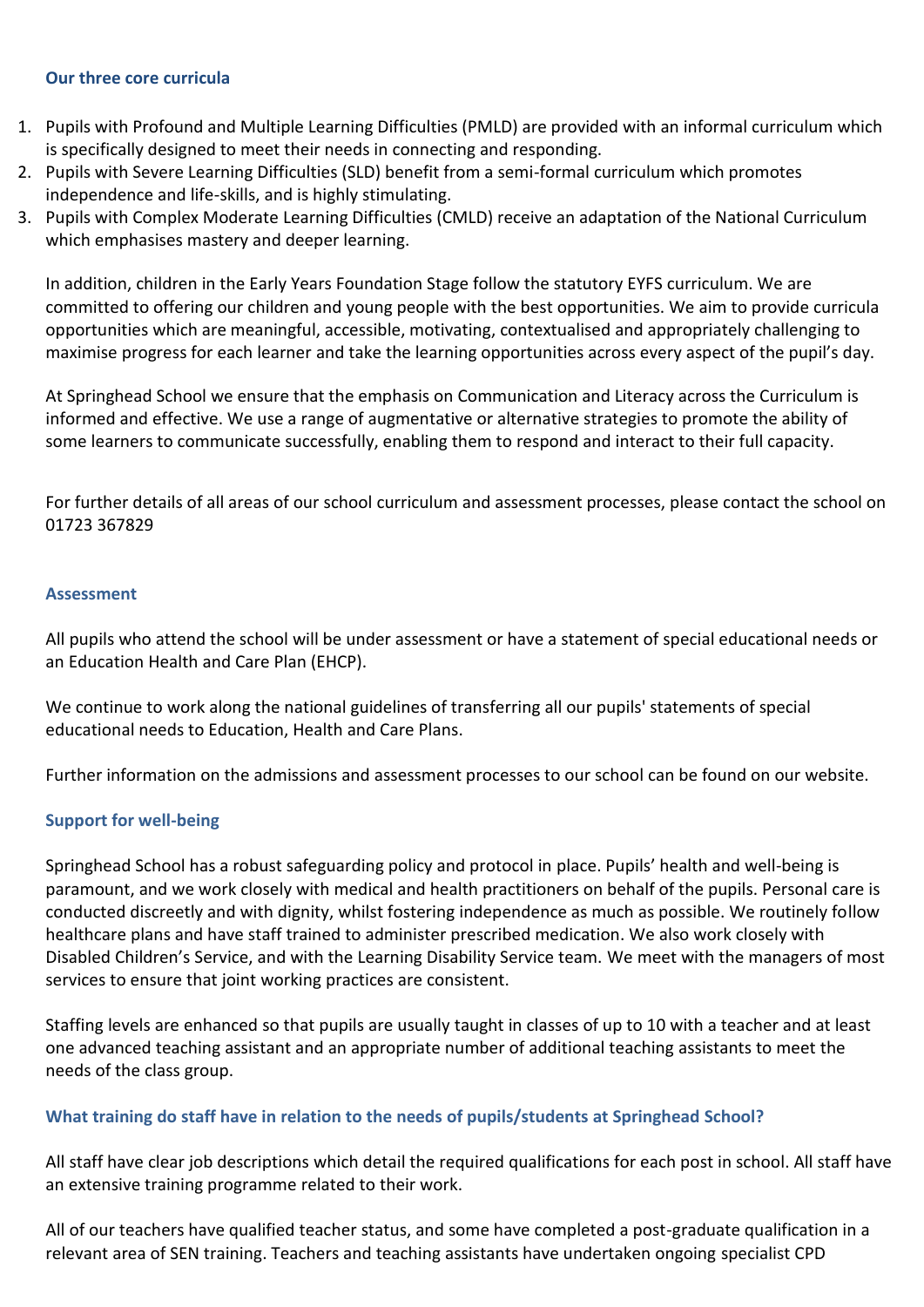(Continuing Professional Development) in a wide range of areas. Training is specifically related to the needs of children and young people in our school and also as required by statutory guidance. Staff members work hard to ensure they remain updated and skilled.

Other staff continue to gain a range of certificates to mark their commitment to courses such as Higher Level Teaching Assistant, Paediatric First Aid and Signalong.

We continue to commit to having qualified trainers within school for courses such as Positive Behaviour Management (Securicare), MIDAS and Moving and Handling. We deliver regular Child Protection, Safeguarding and PREVENT training to all staff.

### **How accessible is Springhead School?**

Our school is fully accessible, being on one level, with ramps and hoists as required. We have changing facilities for children who require adult support. The school has invested in a wide range of accessible equipment, particularly with regard to IT, including an Interactive Learning Zone, and a hydrotherapy pool with computergenerated light and sound system. We have reviewed and enhanced curriculum resources in response to the new curriculum.

# **Family Involvement with the school**

We hope to meet new parents at the stage when you are deciding which school is your preferred choice for your child. Parents are invited to their child's planning meeting prior to them starting at Springhead, and also invited to their 'moved in' meeting after about half a term.

Parents are given the opportunity to meet in the autumn and summer terms to hold a structured conversation, and to discuss targets for their son or daughter. Progress is discussed at Annual Review, alongside agreeing expectations for each child or young person. Families receive regular communication through home school planners and by telephone. Parents also receive an Annual Report each July.

Medical clinics are held at school for you to see your child's paediatrician / school doctor.

We hold 'Chat n' Chill' coffee mornings once a month, where you can meet other parents for coffee and listen to a range of guest speakers.

We also hold a Christmas Fair, Christmas Service and Achievement Assembly, along with other events to which you are warmly invited.

For further information our social media pages (Facebook and Twitter) are regularly updated with upcoming events, or alternatively please contact the school office.

# **How we consult with and involve young people about their education at Springhead School.**

All children and young people in our school are treated with dignity and respect. There is full personalisation for the curriculum for each pupil/student in order that they can access and experience success through-out their school life.

The School Council involves pupils to contribute and decide on aspects of school life relating to their needs.

The assessment and annual review process of statements of SEN and EHC Plans includes the choices and views of pupils/students.